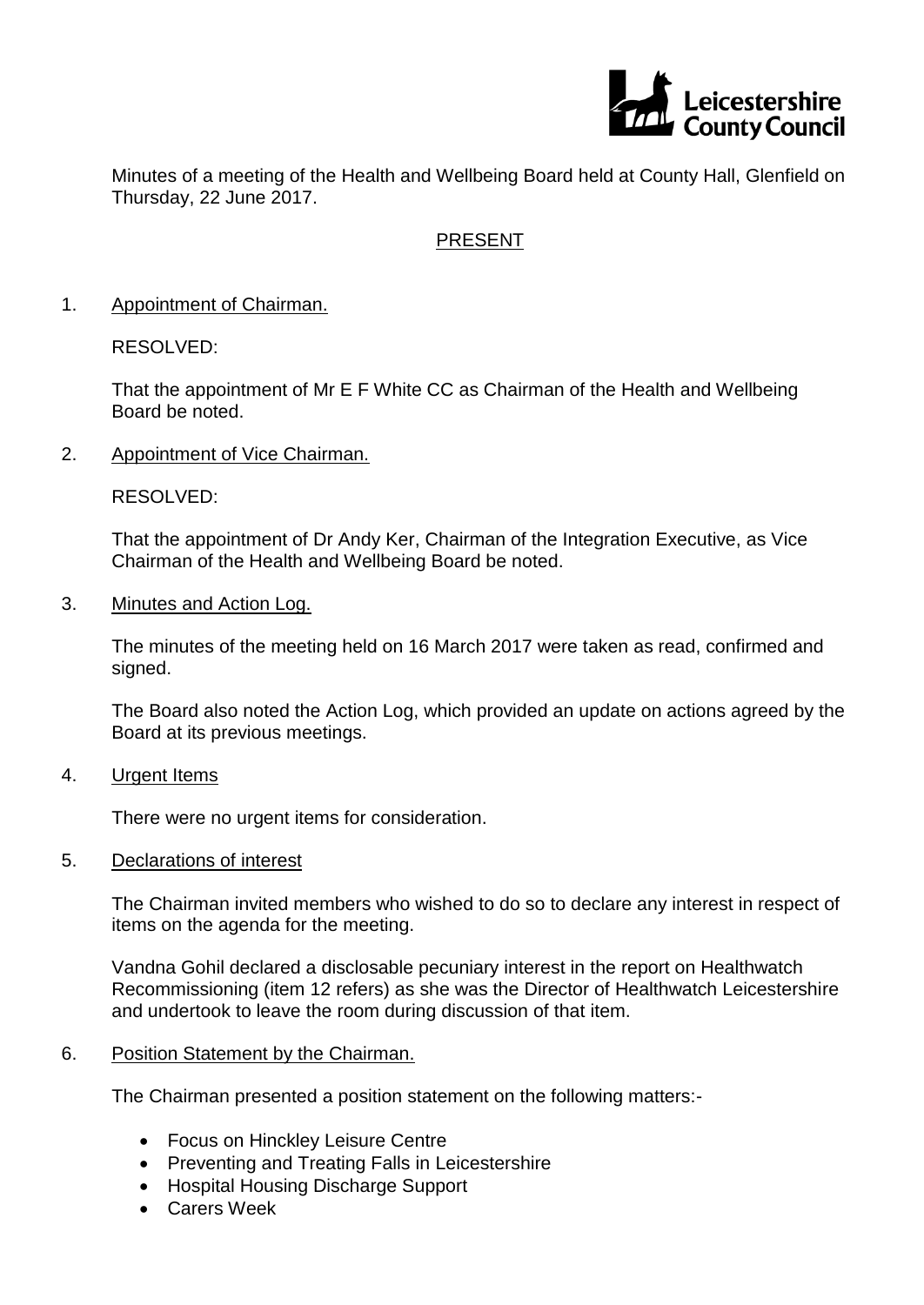- Policy Briefing: Children and Social Work Act
- Policy Update: Air Quality
- Refreshing our Approach to Performance Reporting at the Health and Wellbeing Board
- A selection of national publications

The possibility of having a University representative on the Health and Wellbeing Board was raised, in order to widen the membership. This would be considered.

A copy of the position statement is filed with these minutes.

## 7. Change to the Order of Business

The Chairman sought and obtained the consent of the Board to vary the order of business from that set out on the agenda.

## 8. Summary Care Record.

The Board considered a report of the Leicester City CCG, West Leicestershire CCG and East Leicestershire and Rutland CCG giving an update on the Leicester, Leicestershire and Rutland Electronic Record Sharing project, focusing around Summary Care Record v2.1. A copy of the report marked 'Agenda Item 9' is filed with these minutes.

During Phase 1 of the project, the roll out of the Summary Care Record to primary care, concerns had been raised by GPs regarding the quality of the template. It was confirmed that feedback from GPs had been collated and that an updated version would be available in July. However, it was not clear whether all feedback had been responded to. Board members were asked to feedback any issues to James McKean, Project Manager, Electronic Record Sharing.

It was noted that Phases 2 and 3 of the project had commenced recently, and progress was being made. The effectiveness of Phase 2, where the Summary Care Record would be made available for use in secondary care organisations, would be measured through its usage and uptake. Data would be provided by NHS Digital. The main challenge in Phase 3 related to the governance of sharing information between health and social care.

It was noted that one of the drawbacks to the Summary Care Record was that it was based on source data from GP records and therefore relied on these being kept up to date. Consideration was also being given to the benefits of information sharing through SystmOne.

It was requested that a detailed progress report be presented to the next meeting of the Health and Wellbeing Board, and that this report include assurance on how GP feedback from Phase 1 had been addressed.

## RESOLVED:

- (a) That the update on the LLR Electronic Record Sharing project be noted;
- (b) That a further detailed report be presented to the next meeting of the Health and Wellbeing Board.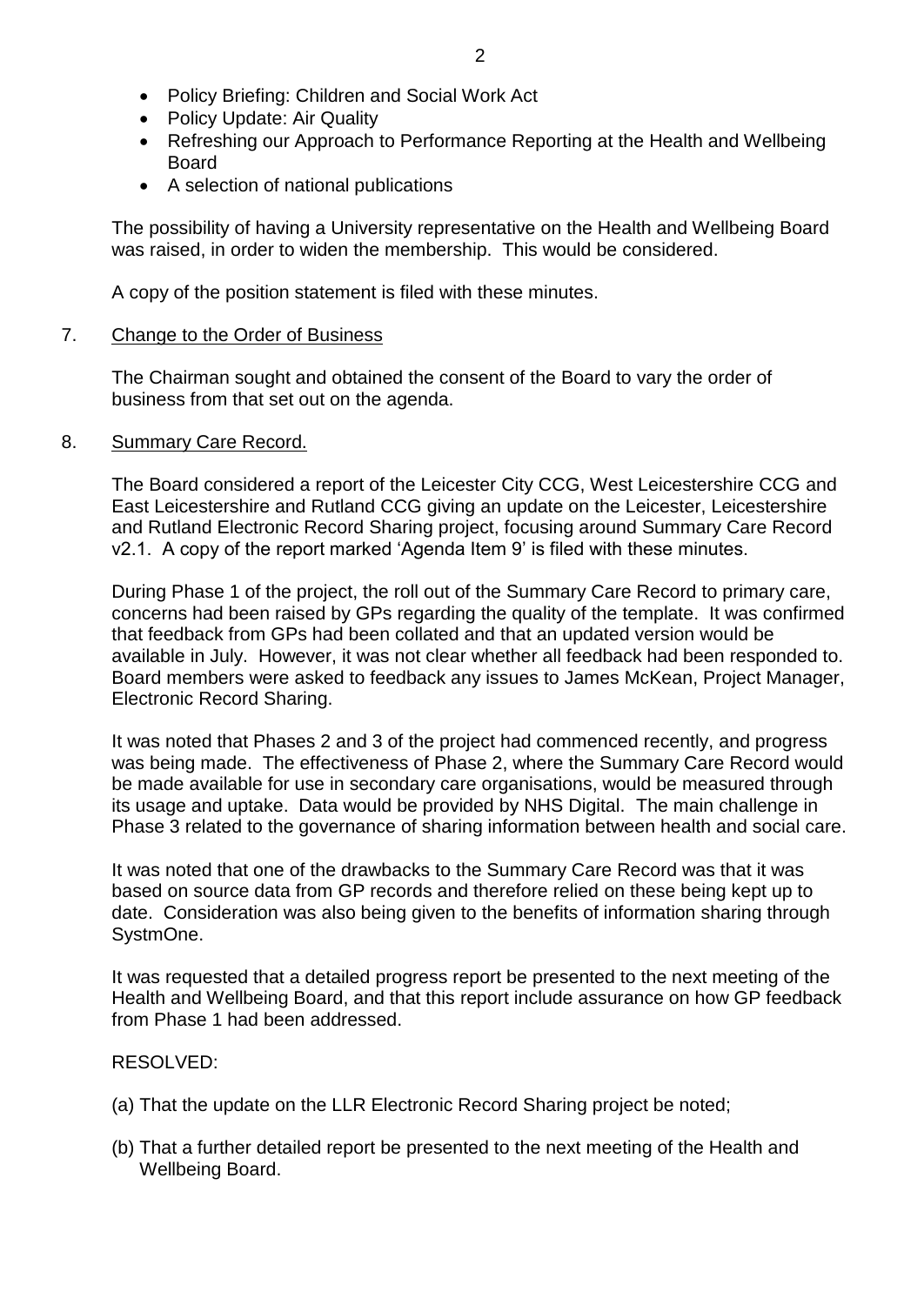## 9. Better Care Fund 2017/18 - 2018/19.

The Board considered a report of the Director of Health and Care Integration which provided an update on the preparation and submission of the Better Care Fund (BCF) Plan for 2017/18-2018/19, and on the inclusion of additional resources allocated to the County Council for adult social care, as announced by the Government in March 2017. A copy of the report marked 'Agenda Item 7' is filed with these minutes.

It was noted that the BCF Policy Framework had been published on 31 March 2017, but the technical BCF guidance for 2017/18-2018/19 was still awaited at the time of the meeting. No date had yet been confirmed for the formal submission of the BCF Plan to NHS England, but was expected to take place in the next few weeks.

The Government had confirmed the local authority allocations within BCF plans from April 2017. The County Council had prepared an initial expenditure plan detailing how the additional adult social care grant funding would be allocated over the next three years through the BCF pooled budget. The BCF Plan for 2017/18-2018/19 had been updated to reflect this, and now had a pooled budget totalling £52m for 2017/18 and £56m for 2018/19.

The budget was managed through a Section 75 agreement of the NHS Act 2006 between the County Council and the two County CCGs. Assurance was required locally and nationally that the BCF Section 75 Agreement had been extended for a further 12 months, and plans were in place, via the Integration Executive, to undertake this work between June and July 2017.

It was noted that the risk register had been refreshed and the rating of risks moderated to align them to other corporate risks recorded by the CCGs.

## RESOLVED:

(a) That the draft BCF Expenditure Plan, attached as Appendix A to the report, be approved;

(b) That the preparations and governance arrangements for the submission of Leicestershire's Better Care Fund (BCF) Plan for 2017/18 – 2018/19 to NHS England be noted;

(c) With regard to the additional adult social care grant allocation of £19.7m announced by the Government in the Spring Budget:-

- (i) That it be noted that this funding is allocated to the County Council for the purposes indicated in the grant conditions but will be incorporated into the BCF Plan as required by the BCF Policy Framework;
- (ii) The agreement reached with NHS partners on the spending of the grant be welcomed; and
- (iii) The impact of additional grant on the BCF pooled budget from April 2017 be noted;

(d) That the timescale for updating the rolling BCF Section 75 Agreement and associated governance arrangements be noted.

# 10. STP Update - Integrated Locality Teams.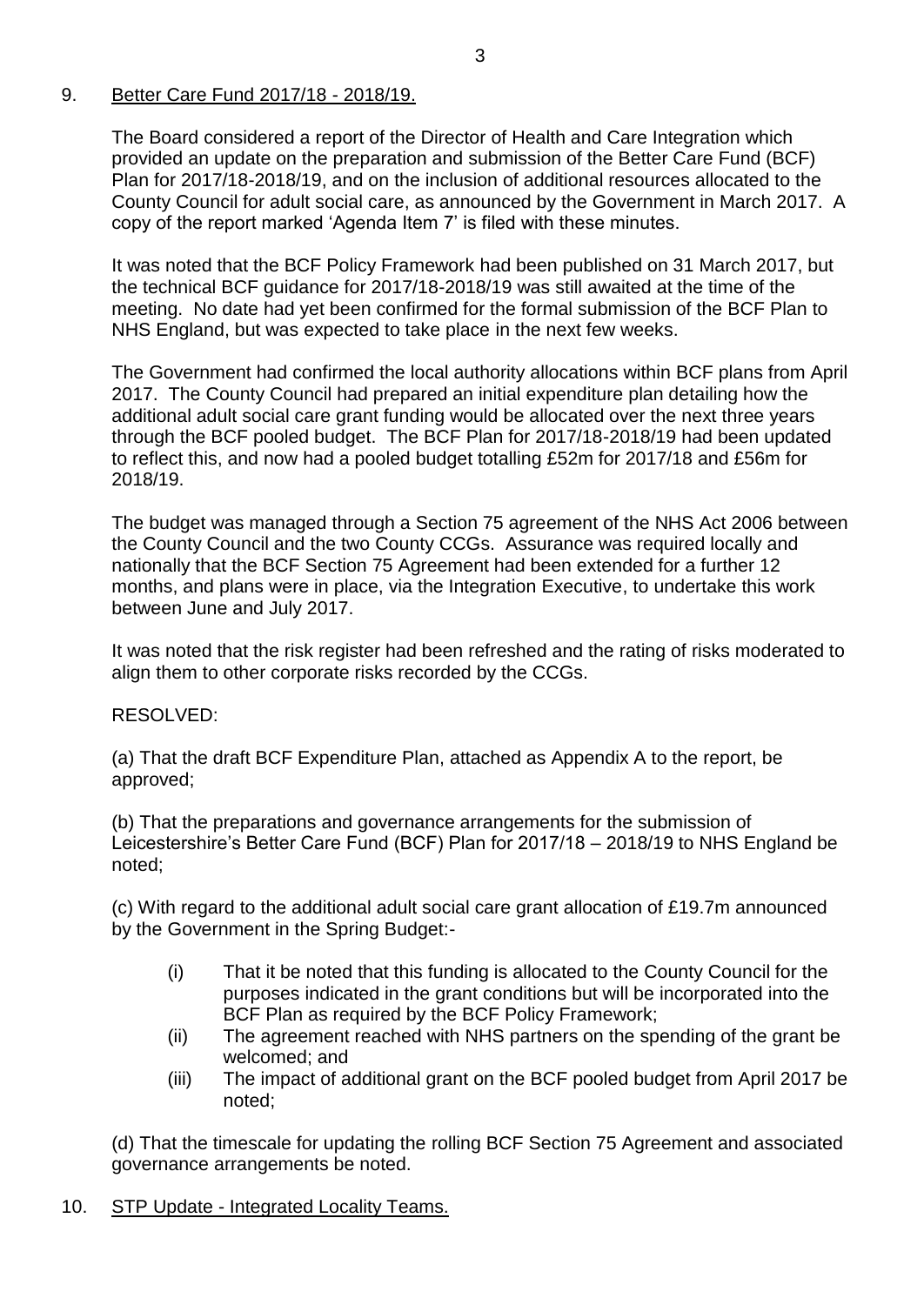The Board considered a report from the Director of Health and Care Integration providing an STP Update on Integrated Locality Teams. A copy of the report marked 'Agenda Item 8' is filed with these minutes.

With regard to test beds, a number of different aspects were being tested, and the Programme Board would measure which of these had proved to be the most effective. The Programme Board would receive feedback about this in September, and this would inform the model for integrated locality teams to be adopted across LLR. Board members felt that it would be helpful if information was circulated relating to the key performance indicators and the logic model being used to identify overall programme outcomes and the specific performance measures for each test bed.

A Memorandum of Understanding had been developed for the Integrated Locality Teams. There had been challenges in determining the level of detail that should be included in this document and it was expected that the initial MoU would be developed into a more formal governance document, in tandem with wider STP programmes/governance.

#### RESOLVED:

That the fourth edition of the Leicester, Leicestershire and Rutland Integrated Locality Teams bulletin be noted.

#### 11. Better Care Fund Quarterly Performance Report.

The Board considered a report of the Director of Health and Care Integration which provided assurance regarding the national quarterly requirements for the Better Care Fund. A copy of the report marked 'Agenda Item 10' is filed with these minutes.

With regard to delayed transfers of care (DTOC), it was noted that there was still scope for improvements in performance to be made, both by individual organisations and collectively. Performance at UHL had remained fairly constant but there had been a deterioration in performance both at community hospitals and in mental health in-patient wards, where the lower numbers of patient beds meant that any delay had a significant adverse impact on performance. Work undertaken this year would focus specifically on these areas.

The local assessment of the eight High Impact Changes that could be made to improve DTOC had been refreshed and improvements in relation to these would be reported as part of the Better Care Fund assurance process. Through the refresh, areas for focus and potential investment had been identified. Patient choice continued to be one of the causes of DTOC: actions identified to address this included ensuring patients received the right information about discharge when admitted to hospital and at every stage during their journey. It would also be important to ensure that appropriate services, including housing support, were in place in the community to support discharge.

The DTOC position was further complicated by the different reporting requirements across the NHS, Social Care and the Better Care Fund. It was not possible to create a single trajectory to support delivery of the three different metrics. However, the LLR DTOC metrics group was developing an integrated dashboard to help with this.

NHS England welcomed the proposal in the Better Care Fund Plan to set a more challenging DTOC target and observed that the Better Care Fund schemes had made a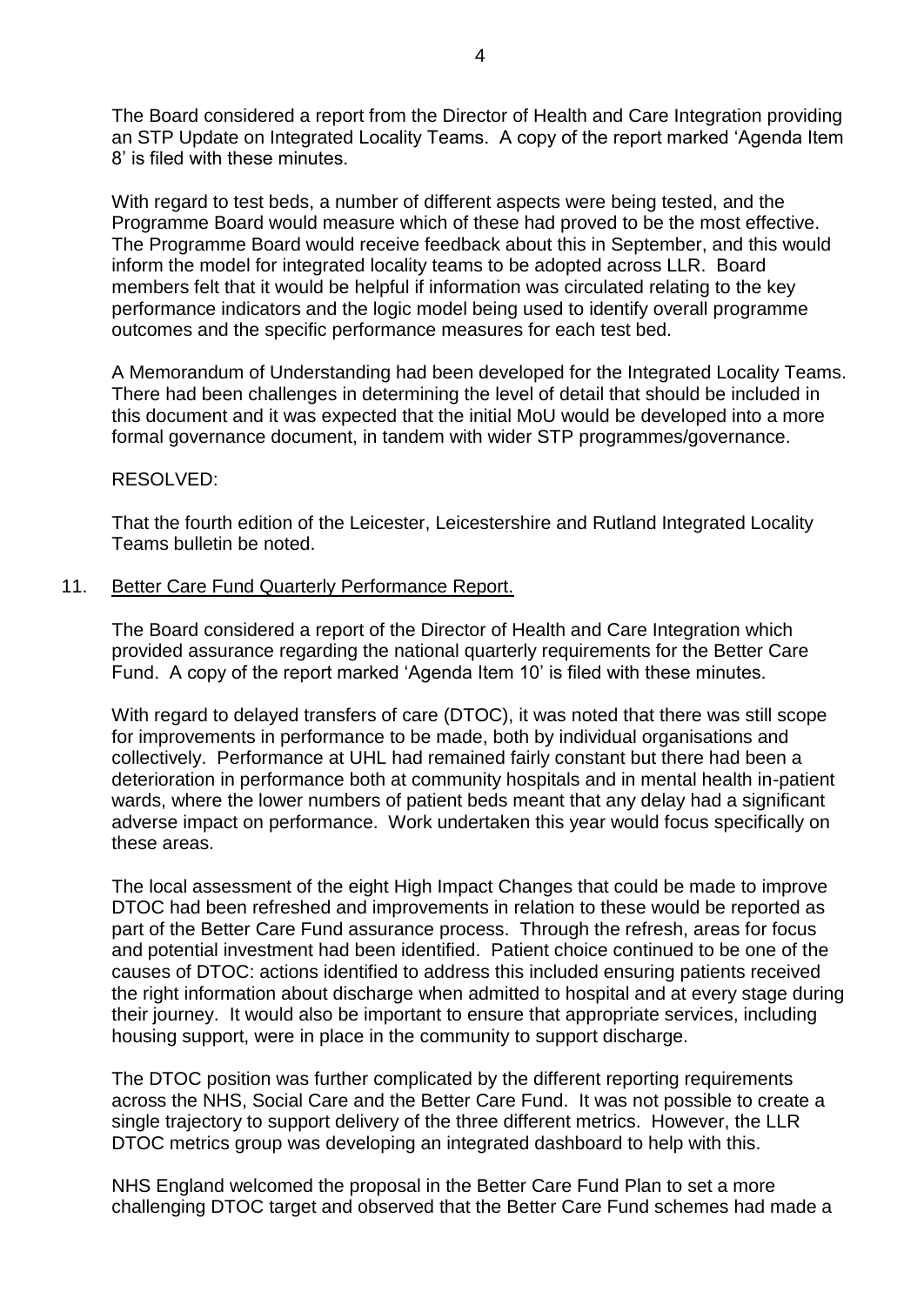significant difference to delays in the discharge of older people. The focus now needed to shift to working age adults and mental health inpatients. It was also noted that the approach and data collected by Leicestershire for the Better Care Fund had been found to be useful on a regional and national level.

RESOLVED:

(a) That the contents of the report be noted;

(b) To note that the quarter four 2016/17 BCF return was approved by representatives on the Integration Executive on 23 May, and submitted to NHS England on 31 May

## 12. 'It's not in my head': Patient Experiences of Fibromyalgia.

The Board considered a report from Healthwatch Leicestershire which presented the findings of the 'It's not in my head' report. This gave the views, opinions and experiences of individuals with Fibromyalgia from across the country. A copy of the report marked 'Agenda Item 11' is filed with these minutes.

Board members agreed that the condition was poorly understood by all, including GPs, and felt that the 'top ten tips' section of the report was very useful. Although the proposed media campaign around the condition was welcomed, it was suggested that this should be more targeted, focussing on symptoms and delivered through existing channels and services such as Local Area Co-ordinators and First Contact Plus.

## RESOLVED:

.

- (a) To receive the report, key findings and themes;
- (b) To receive the 'It's not in my head!' recommendations, outlined in the report;
- (c) To note the Top 10 Tips contained within the report;
- (d) To note the national profile of the work.

## 13. Healthwatch Recommissioning.

The Board considered a report of the Chief Executive providing an update on progress with recommissioning a Healthwatch service for Leicestershire. A copy of the report marked 'Agenda Item 12' is filed with these minutes.

The Healthwatch Leicestershire contract was currently delivered by Voluntary Action Leicestershire, and had been extended to 31 March 2018 to align with the Healthwatch contracts of Leicester City Council and Rutland Council to enable joint commissioning, subject to the outcome of consultation. Rutland Council would confirm its participation in the process following a meeting on 18 July.

The Board supported the proposal, provided that the high quality of work from Healthwatch Leicestershire would not be affected by the new arrangements. It would also be important to ensure that the new Healthwatch contract delivered an increased focus on children and young people.

RESOLVED: